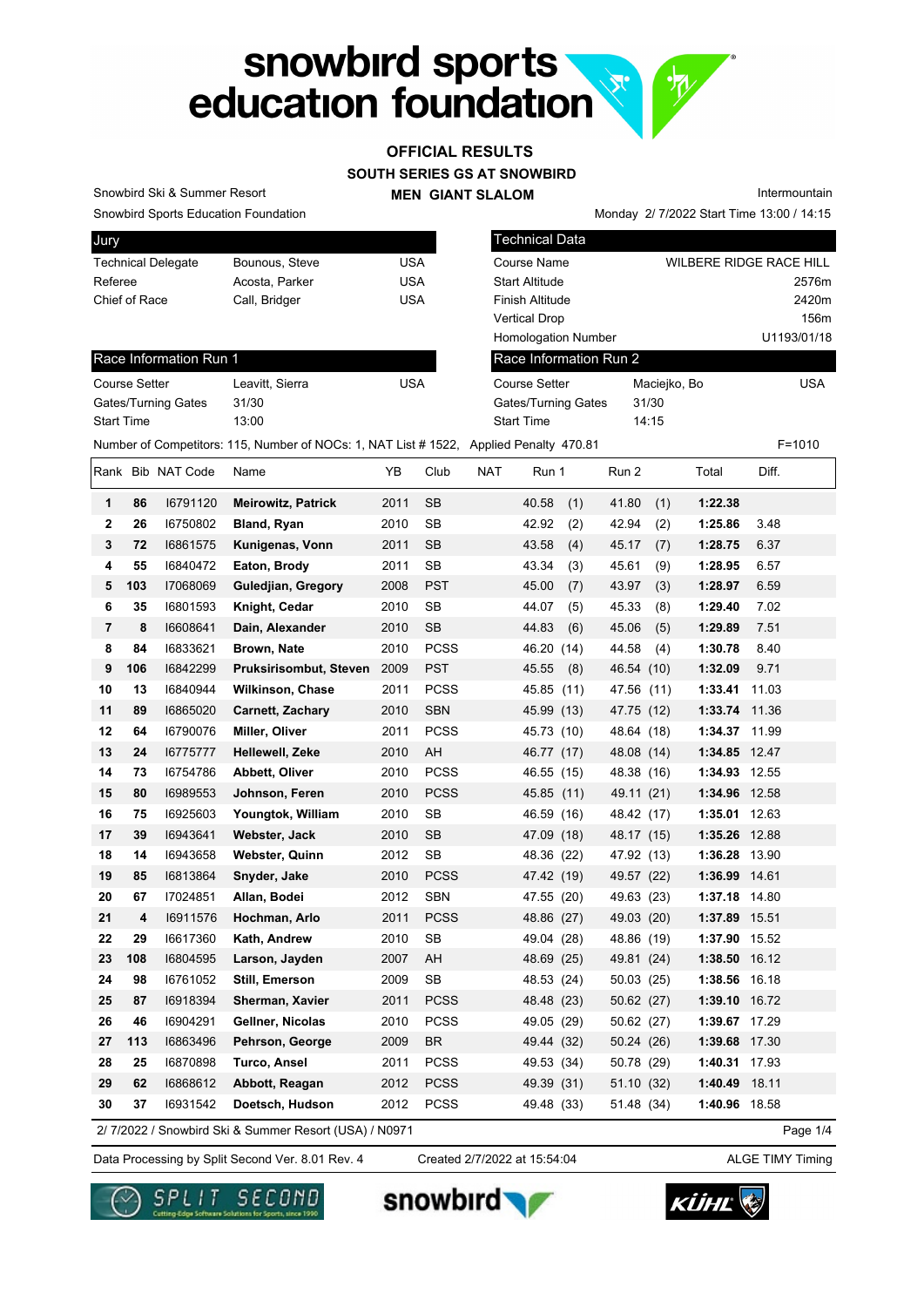# **SOUTH SERIES GS AT SNOWBIRD MEN GIANT SLALOM OFFICIAL RESULTS**

Snowbird Sports Education Foundation Snowbird Ski & Summer Resort

Intermountain

Monday 2/ 7/2022 Start Time 13:00 / 14:15

|          |          | Rank Bib NAT Code    | Name                                           | YB           | Club                       | <b>NAT</b> | Run 1                    | Run 2                    | Total                          | Diff. |
|----------|----------|----------------------|------------------------------------------------|--------------|----------------------------|------------|--------------------------|--------------------------|--------------------------------|-------|
| 31       | 97       | 16804473             | Schiller, Axel                                 | 2011         | AH                         |            | 48.71 (26)               | 52.26 (39)               | 1:40.97 18.59                  |       |
| 32       | 111      | 16782235             | <b>Hoagland, Barrett</b>                       | 2009         | AH                         |            | 50.29 (39)               | 50.85 (31)               | 1:41.14 18.76                  |       |
| 33       | 32       | 17077123             | Kohler, Pax                                    | 2012         | <b>PCSS</b>                |            | 49.97 (38)               | 51.65 (35)               | 1:41.62 19.24                  |       |
| 34       | 23       | 16863986             | Flack, Jax                                     | 2011         | <b>PCSS</b>                |            | 49.82 (36)               | 52.11 (37)               | 1:41.93 19.55                  |       |
| 35       | 88       | 16959314             | Lynch, Toben                                   | 2012         | <b>PCSS</b>                |            | 49.36 (30)               | 53.41 (43)               | 1:42.77 20.39                  |       |
| 36       | 9        | 16863275             | <b>McReynolds, Cody</b>                        | 2010         | SB                         |            | 51.23(41)                | 52.44 (40)               | 1:43.67 21.29                  |       |
| 37       | 82       | 16786813             | <b>Traub, Matthew</b>                          | 2010         | <b>PCSS</b>                |            | 49.91 (37)               | 53.84 (46)               | 1:43.75 21.37                  |       |
| 38       | 12       | 16863163             | Gowski, Jack                                   | 2011         | SB                         |            | 51.76 (44)               | 52.03 (36)               | 1:43.79 21.41                  |       |
| 39       | 109      | 16888475             | <b>McCausland, Anson</b>                       | 2008         | AH                         |            | 53.63 (58)               | 50.84 (30)               | 1:44.47 22.09                  |       |
| 40       | 70       | 16979241             | Janssen, Cameron                               | 2012         | <b>PCSS</b>                |            | 52.38 (50)               | 52.20 (38)               | 1:44.58 22.20                  |       |
| 41       | 58       | 17014313             | Glover, Dylan                                  | 2012         | <b>PCSS</b>                |            | 50.59 (40)               | 54.12 (49)               | 1:44.71 22.33                  |       |
| 42       | 19       | 16839683             | Ploof, Bowen                                   | 2011         | <b>PCSS</b>                |            | 51.81 (45)               | 53.45 (44)               | 1:45.26 22.88                  |       |
| 43       | 79       | 17040576             | Kinkead, Dylan                                 | 2011         | <b>RM</b>                  |            | 52.23(47)                | 53.46 (45)               | 1:45.69 23.31                  |       |
| 44       | 105      | 16803142             | Coleman, Henrik                                | 2007         | AH                         |            | 52.27 (48)               | 53.97 (47)               | 1:46.24 23.86                  |       |
| 45       | 99       | 16733027             | Morse, Brycen                                  | 2008         | AH                         |            | 52.47 (51)               | 54.02 (48)               | 1:46.49 24.11                  |       |
| 46       | 3        | 17035781             | Lawrence, Tristan                              | 2010         | <b>PCSS</b>                |            | 53.68 (59)               | 53.17 (42)               | 1:46.85 24.47                  |       |
| 47       | 51       | 17127431             | Andrasko, G. William                           | 2013         | <b>SBN</b>                 |            | 52.51 (53)               | 54.46 (51)               | 1:46.97 24.59                  |       |
| 48       | 47       | 17085296             | Hau, Alois                                     | 2010         | <b>SBN</b>                 |            | 51.63 (42)               | 55.35 (57)               | 1:46.98 24.60                  |       |
| 49       | 78       | 16792239             | <b>Bledsoe, Jackson</b>                        | 2011         | <b>PCSS</b>                |            | 52.48 (52)               | 54.82 (54)               | 1:47.30 24.92                  |       |
| 50       | 6        | I7110458             | <b>Burtsev, Lev</b>                            | 2012         | <b>PST</b>                 |            | 53.37 (57)               | 54.72 (53)               | 1:48.09 25.71                  |       |
| 51       | 44       | 16788702             | Sattelmeier, Hugo                              | 2010         | <b>PCSS</b>                |            | 55.23 (70)               | 53.05 (41)               | 1:48.28 25.90                  |       |
| 52       | 40       | 16788783             | Inman, Thomas                                  | 2010         | <b>PCSS</b>                |            | 51.72 (43)               | 56.58 (63)               | 1:48.30 25.92                  |       |
| 53       | 56       | 17029087             | <b>Tyler, Zane</b>                             | 2012         | <b>PCSS</b>                |            | 52.77 (54)               | 56.03 (61)               | 1:48.80 26.42                  |       |
| 54<br>55 | 28<br>92 | 16868605<br>16947573 | Abbott, Lachlan                                | 2012<br>2010 | <b>PCSS</b><br><b>PCSS</b> |            | 53.18 (56)               | 55.80 (59)               | 1:48.98 26.60<br>1:49.06 26.68 |       |
| 56       | 42       | 16853366             | <b>McNally, Liam</b><br><b>Williams, Asher</b> | 2011         | RM                         |            | 54.67 (65)<br>54.06 (62) | 54.39 (50)<br>55.06 (55) | 1:49.12 26.74                  |       |
| 57       | 91       | 17011988             | Strangis, Julian                               | 2012         | <b>PCSS</b>                |            | 51.91 (46)               | 57.56 (73)               | 1:49.47 27.09                  |       |
| 58       | 53       | 16967140             | Swanwick, Gage                                 | 2012         | SB                         |            | 52.84 (55)               | 56.64 (65)               | 1:49.48 27.10                  |       |
| 59       | 66       | 16980700             | Hanlon, William                                | 2011         | <b>RM</b>                  |            | 52.30 (49)               | 57.39 (71)               | 1:49.69 27.31                  |       |
| 60       | 93       | 16875290             | Miner, Truman                                  | 2012         | SB                         |            | 54.53 (64)               | 55.18 (56)               | 1:49.71 27.33                  |       |
| 61       | 114      | 17025992             | Holm, Eric                                     | 2008         | <b>SBN</b>                 |            | 53.82 (60)               | 56.59 (64)               | 1:50.41 28.03                  |       |
| 62       | 57       | 16904395             | West, Cardiff                                  | 2010         | PCSS                       |            | 54.91 (67)               | 55.84 (60)               | 1:50.75 28.37                  |       |
| 63       | 48       | 17078336             | Snyder, Nate                                   | 2013         | <b>IND</b>                 |            | 49.78 (35)               | 1:01.13(86)              | 1:50.91 28.53                  |       |
| 64       | 76       | 17078207             | Lemaitre, Kalvin                               | 2011         | PCSS                       |            | 53.93 (61)               | 57.18 (69)               | 1:51.11 28.73                  |       |
| 65       | 17       | 17134355             | Demkowicz, Aiden                               | 2011         | <b>PCSS</b>                |            | 54.39 (63)               | 57.06 (68)               | 1:51.45 29.07                  |       |
| 66       | 5        | 17025234             | Vexler, Caleb                                  | 2011         | <b>SBN</b>                 |            | 55.64 (72)               | 56.16 (62)               | 1:51.80 29.42                  |       |
| 67       | 74       | 17136636             | Stansbury, William                             | 2012         | <b>PCSS</b>                |            | 54.90 (66)               | 57.42 (72)               | 1:52.32 29.94                  |       |
| 68       | 36       | 17037143             | Pani, Rohan                                    | 2010         | <b>RM</b>                  |            | 55.25 (71)               | 57.74 (75)               | 1:52.99 30.61                  |       |
| 69       | 15       | 16787520             | <b>Vallieres, Zachary</b>                      | 2011         | <b>PCSS</b>                |            | 56.38 (75)               | 56.80 (66)               | 1:53.18 30.80                  |       |
| 70       | 115      | 16628735             | Clark, Ashton                                  | 2009         | <b>BR</b>                  |            | 55.20 (69)               | 58.65 (77)               | 1:53.85 31.47                  |       |
| 71       | 107      | 16803471             | Clark, Charlie                                 | 2009         | AH                         |            | 57.45 (79)               | 57.04 (67)               | 1:54.49 32.11                  |       |
| 72       | 16       | 17021055             | Blayden, Knox                                  | 2010         | SB                         |            | 57.85 (80)               | 57.24 (70)               | 1:55.09 32.71                  |       |
| 73       | 41       | 17125961             | Andalkar, Rishi                                | 2012         | <b>PCSS</b>                |            | 56.51 (76)               | 58.75 (78)               | 1:55.26 32.88                  |       |
| 74       | 77       | 17048684             | <b>Tillotson, Corban</b>                       | 2010         | SOL                        |            | 55.16 (68)               | 1:00.50(84)              | 1:55.66 33.28                  |       |
| 75       | 104      | 16884201             | Nokes, Everett                                 | 2009         | AH                         |            | 56.52 (77)               | 59.25 (79)               | 1:55.77 33.39                  |       |

2/ 7/2022 / Snowbird Ski & Summer Resort (USA) / N0971

Page 2/4

Data Processing by Split Second Ver. 8.01 Rev. 4 Created 2/7/2022 at 15:54:04 ALGE TIMY Timing

Created 2/7/2022 at 15:54:04





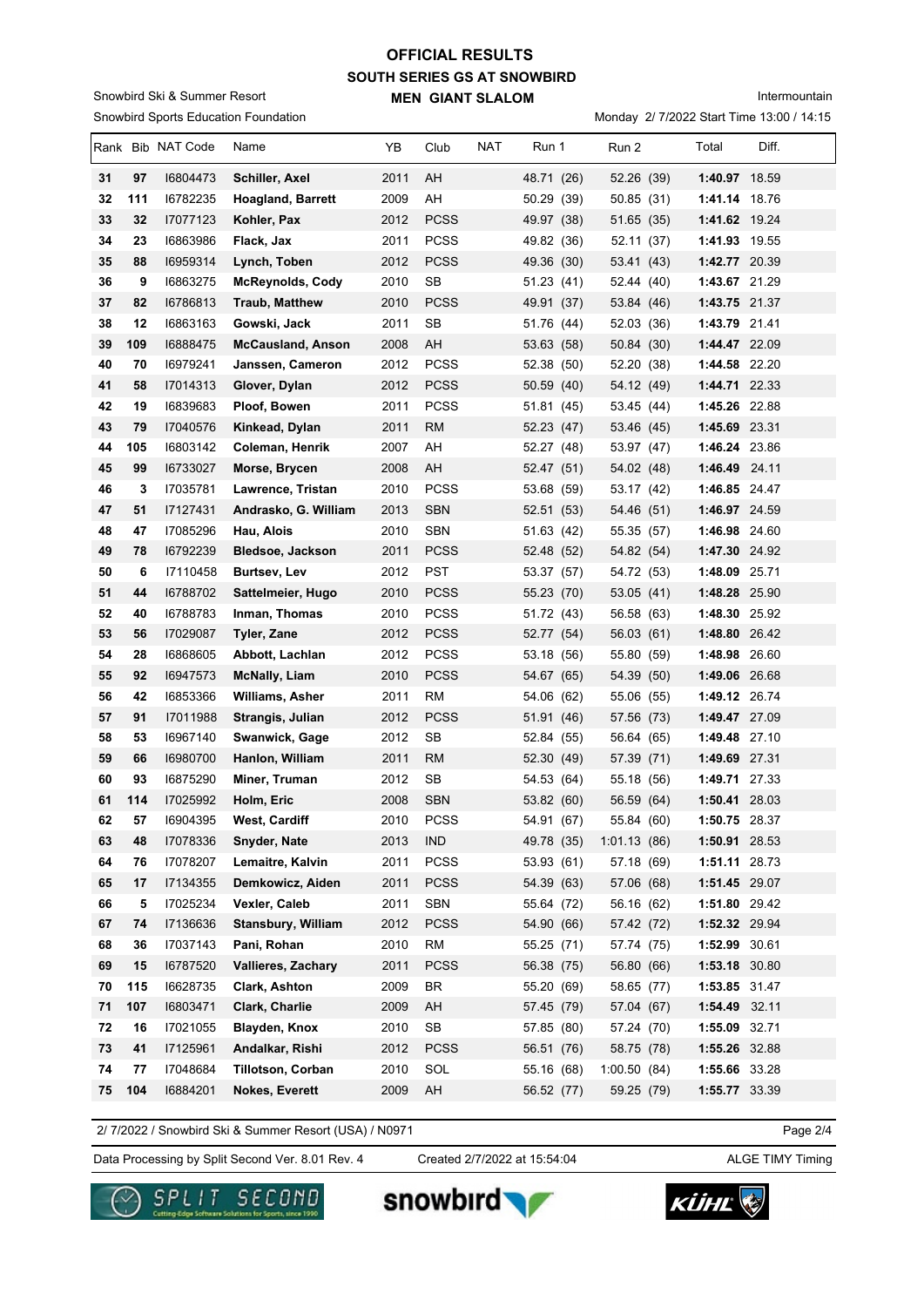# **SOUTH SERIES GS AT SNOWBIRD MEN GIANT SLALOM OFFICIAL RESULTS**

Snowbird Sports Education Foundation Snowbird Ski & Summer Resort

Monday 2/ 7/2022 Start Time 13:00 / 14:15

|    |              | Rank Bib NAT Code | Name                        | YB   | Club        | <b>NAT</b> | Run 1       | Run 2           | Total         | Diff. |
|----|--------------|-------------------|-----------------------------|------|-------------|------------|-------------|-----------------|---------------|-------|
| 76 | $\mathbf{2}$ | 17060035          | Daniels, Wyatt              | 2010 | <b>RM</b>   |            | 58.25 (81)  | 57.61 (74)      | 1:55.86 33.48 |       |
| 77 | 81           | 17036538          | <b>Baird, Axel</b>          | 2011 | <b>PCSS</b> |            | 56.11 (74)  | 59.85 (81)      | 1:55.96 33.58 |       |
| 78 | 68           | 16848004          | Brown, Toby                 | 2010 | <b>PCSS</b> |            | 56.93 (78)  | 59.99 (82)      | 1:56.92 34.54 |       |
| 79 | 83           | 17077106          | <b>Antablin, Banks</b>      | 2013 | <b>IND</b>  |            | 59.20 (83)  | 58.64 (76)      | 1:57.84 35.46 |       |
| 80 | 69           | 17127417          | Andrasko, Stephen           | 2012 | <b>SBN</b>  |            | 1:00.43(85) | 1:02.09<br>(89) | 2:02.52 40.14 |       |
| 81 | 45           | 16902442          | Rockenfield, Mason          | 2011 | <b>SBN</b>  |            | 1:01.12(86) | 1:02.29(90)     | 2:03.41 41.03 |       |
| 82 | 27           | 17087381          | Karr, Logan                 | 2010 | <b>RM</b>   |            | 1:00.26(84) | 1:03.45(94)     | 2:03.71 41.33 |       |
| 83 | 34           | 16978442          | Ennen, Carter               | 2010 | <b>PCSS</b> |            | 59.11 (82)  | 1:05.68(99)     | 2:04.79 42.41 |       |
| 84 | 7            | 16925593          | Stoner, James               | 2011 | <b>PCSS</b> |            | 1:01.86(89) | 1:03.12(93)     | 2:04.98       | 42.60 |
| 85 | 1            | 16950875          | Hokanson, Joshua            | 2012 | <b>PCSS</b> |            | 1:02.85(93) | 1:02.98(92)     | 2:05.83 43.45 |       |
| 86 | 21           | 16764529          | Harris, Kai                 | 2010 | AH          |            | 1:01.97(90) | 1:04.18(95)     | 2:06.15 43.77 |       |
| 87 | 63           | 17084743          | Taylor, Hugo                | 2012 | <b>SBN</b>  |            | 1:02.07(91) | 1:04.36(96)     | 2:06.43 44.05 |       |
| 88 | 71           | 16855065          | <b>Callantine, Miles</b>    | 2010 | <b>SBN</b>  |            | 1:01.26(88) | 1:06.37(101)    | 2:07.63 45.25 |       |
| 89 | 96           | 16886408          | <b>Wolchek, Christopher</b> | 2010 | <b>BR</b>   |            | 1:02.61(92) | 1:05.59(98)     | 2:08.20 45.82 |       |
| 90 | 22           | 17027939          | <b>Baker, Collyer</b>       | 2013 | <b>SBN</b>  |            | 1:03.52(95) | 1:05.77(100)    | 2:09.29 46.91 |       |
| 91 | 49           | 17131196          | Hagen, Asher                | 2011 | <b>PCSS</b> |            | 1:03.83(96) | 1:08.69(102)    | 2:12.52 50.14 |       |
| 92 | 11           | 17089088          | <b>Hertzel, Caliden</b>     | 2012 | <b>BR</b>   |            | 1:05.05(97) | 1:10.06(104)    | 2:15.11       | 52.73 |
| 93 | 101          | 16942873          | <b>Collard, Jack</b>        | 2009 | AH          |            | 1:08.28(98) | 1:10.89(105)    | 2:19.17 56.79 |       |

#### **NOT PERMITTED TO START 1st RUN**

|     |          | DID NOT START 1st RUN: 3 competitors  |       |             |            |
|-----|----------|---------------------------------------|-------|-------------|------------|
| 110 | 17123557 | Conlin, Aidan                         | 2008  | <b>SBN</b>  |            |
| 10  | 16980340 | Solander, Erik                        | 2012  | <b>PCSS</b> |            |
| 20  | 16808215 | Sullivan, Cedric                      | 2011  | SB          |            |
|     |          |                                       |       |             |            |
|     |          | DID NOT FINISH 1st RUN: 7 competitors |       |             |            |
| 100 | 16618976 | Larsen Graham                         | 2009. | .SR         | <b>DNF</b> |

| 100 | 16618976 | Larsen, Graham           | 2009 | - SB        | <b>DNF</b>  |     |
|-----|----------|--------------------------|------|-------------|-------------|-----|
| 31  | 16739998 | Young, Miles             | 2011 | <b>SB</b>   | 51.45 (33)  |     |
| 38  | 17003934 | Kaufman Angell, Nico     | 2012 | <b>PCSS</b> | 59.53 (80)  |     |
| 52  | 16892497 | Lynch, Cole              | 2010 | <b>PCSS</b> | 1:01.27(87) |     |
| 59  | 16807011 | <b>Schlegel, Matthew</b> | 2010 | <b>SB</b>   | 1:02.95(91) |     |
| 61  | 16989571 | Johnson, Andrew          | 2012 | <b>PCSS</b> | 45.09       | (6) |
| 94  | 17077745 | Jordan, Palmer           | 2011 | <b>PCSS</b> | 55.53 (58)  |     |
|     |          |                          |      |             |             |     |

### **DISQUALIFIED 1st RUN: 6 competitors**

| 18 | 16949007 | Cheung, Isaac         | 2010 | - SB       | 54.49 (52)   | Gate 31 |
|----|----------|-----------------------|------|------------|--------------|---------|
| 43 | 17041363 | <b>Robert, Canyon</b> | 2011 | AH         | 1:00.97(85)  | Gate 24 |
| 50 | 17136295 | Kehr, Jasper          | 2011 | PCSS       | 1:04.59(97)  | Gate 22 |
| 65 | 16973032 | Svendsen, Aksel       | 2010 | - AH       | 1:00.03(83)  | Gate 22 |
| 90 | 17136888 | Paunovich, Benjamin   | 2012 | PST        | 1:01.79(88)  | Gate 11 |
| 95 | 17077891 | West, Pfeiffer        | 2013 | <b>IND</b> | 1:09.31(103) | Gate 12 |

### **NOT PERMITTED TO START 2nd RUN**

| 2/7/2022 / Snowbird Ski & Summer Resort (USA) / N0971<br>the contract of the contract of the contract of the contract of the contract of the contract of the contract of | Page 3/4 |
|--------------------------------------------------------------------------------------------------------------------------------------------------------------------------|----------|
|--------------------------------------------------------------------------------------------------------------------------------------------------------------------------|----------|

Data Processing by Split Second Ver. 8.01 Rev. 4 Created 2/7/2022 at 15:54:04 ALGE TIMY Timing

Created 2/7/2022 at 15:54:04